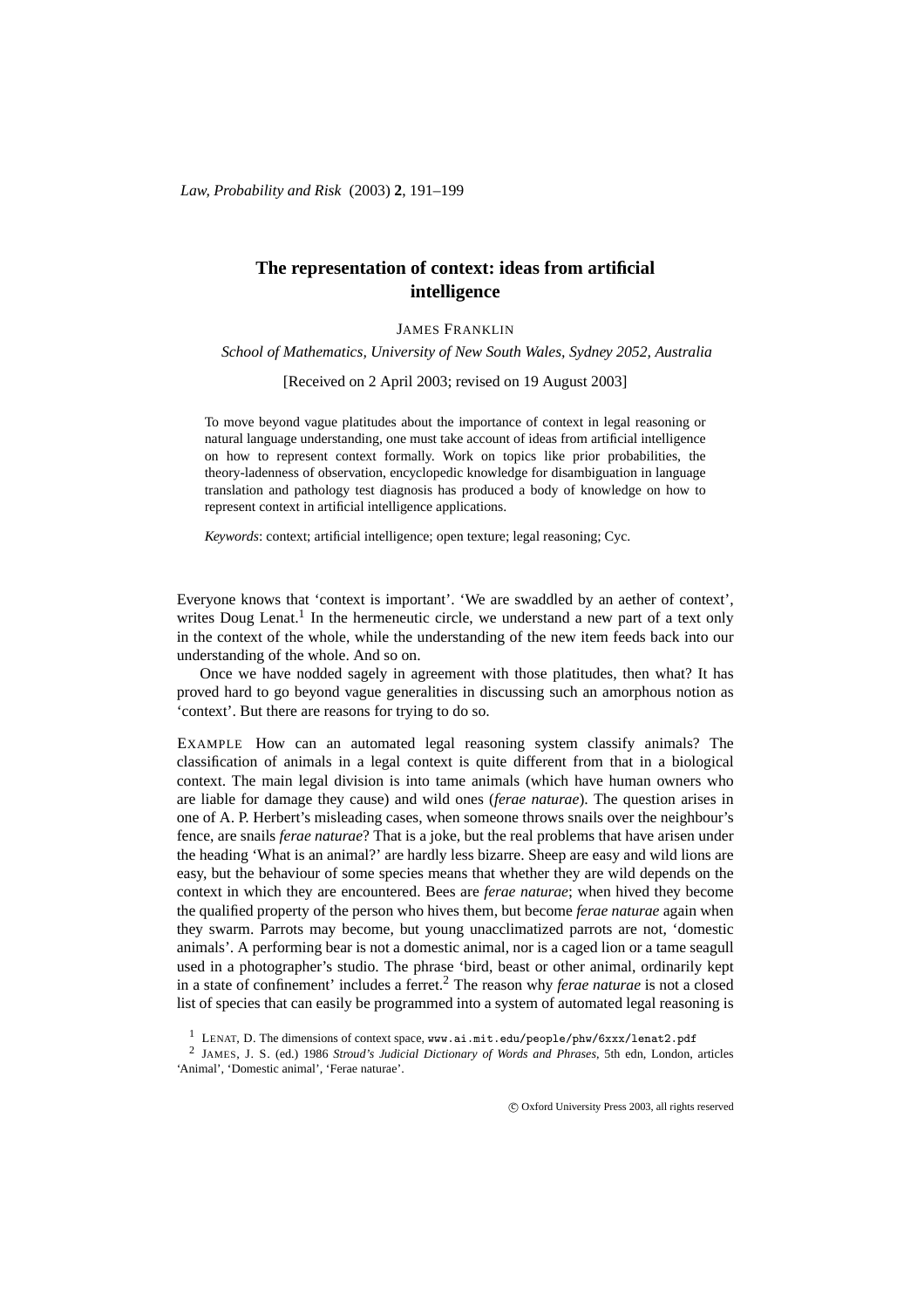that the biological characteristics of the animals have to be read against a context of their relevance to the legal situation of what kind of animal can sensibly be regarded as human property.

Legal theorists are well aware of this 'open texture' of legal concepts,<sup>3</sup> but that phrase merely points to the problem, and perhaps suggests that the difficulty lies mostly in the existence of borderline cases of concepts. The question is what exactly has to be done to make an automated system 'aware' of the problem and able to give the right decision. It may be that we do not strictly need automated legal reasoning, which might lead to such undesirable effects as unemployment in the legal profession. But if we cannot automate it, that is evidence that we do not understand it in the first place.

There are two perspectives on the subject of context, as on so many others: a humanist and a scientific one. The humanist is sensitive to the infinite complexities of the topic and all the possible difficulties of approaching it, while the scientist is crude, simplistic, optimistic and gets something done. Both perspectives are necessary, if any progress is to be made.

The most relevant science is Artificial Intelligence, where the discipline of programming fiercely exposes anything that has been overlooked, or covered up in the waving of hands.

Let us briefly survey several areas, mostly well-known, where the problem of context raises its ugly head and eats the naïve theorist for breakfast. We will keep to simple illustrative examples. The ideal question to keep in mind while taking in these examples is not so much the standard humanist one 'Is this really different from something I know about already?' but the scientific one 'How could I start programming software that would deal with this?'

Bayes' theorem concerns the updating of degrees of belief and is intended to give a complete recipe for belief revision. It has a complicated formula, but its simplest corollary gives its main message:

'The verification of a (non-trivial) consequence renders a theory more probable.'

(The mathematician George Polya calls this the 'fundamental inductive pattern'.4)

EXAMPLE The detective reasons that if the butler did it, the knife will be behind the sofa. The knife is found behind the sofa, so the theory that the butler did it is better supported than it was before.

The reference to the 'before' state of belief is essential: the theorem explains only how to update a previous state. If, for example, the theory that the butler did it was virtually ruled out by other evidence, the finding of the knife behind the sofa would not make it a credible theory.

So where does one find an initial assignment of degrees of belief? 'Choose any one' is not correct, since if one begins with a dogmatic assignment—with some beliefs assigned

<sup>3</sup> HART, H. L. A. 1961 *The Concept of Law*, Oxford, pp. 120–124; see MARGALIT, A. 1979 Open texture. (A. Margalit ed.), *Meaning and Use*, Dordrecht, pp. 141–152; BIX, B. 1991 H. L. A. Hart and the 'open texture' of legal language. *Law and Philosophy*, **10**, 51–72.

<sup>4</sup> POLYA, G. 1969 *Patterns of Plausible Inference*, Princeton, pp. 3–4.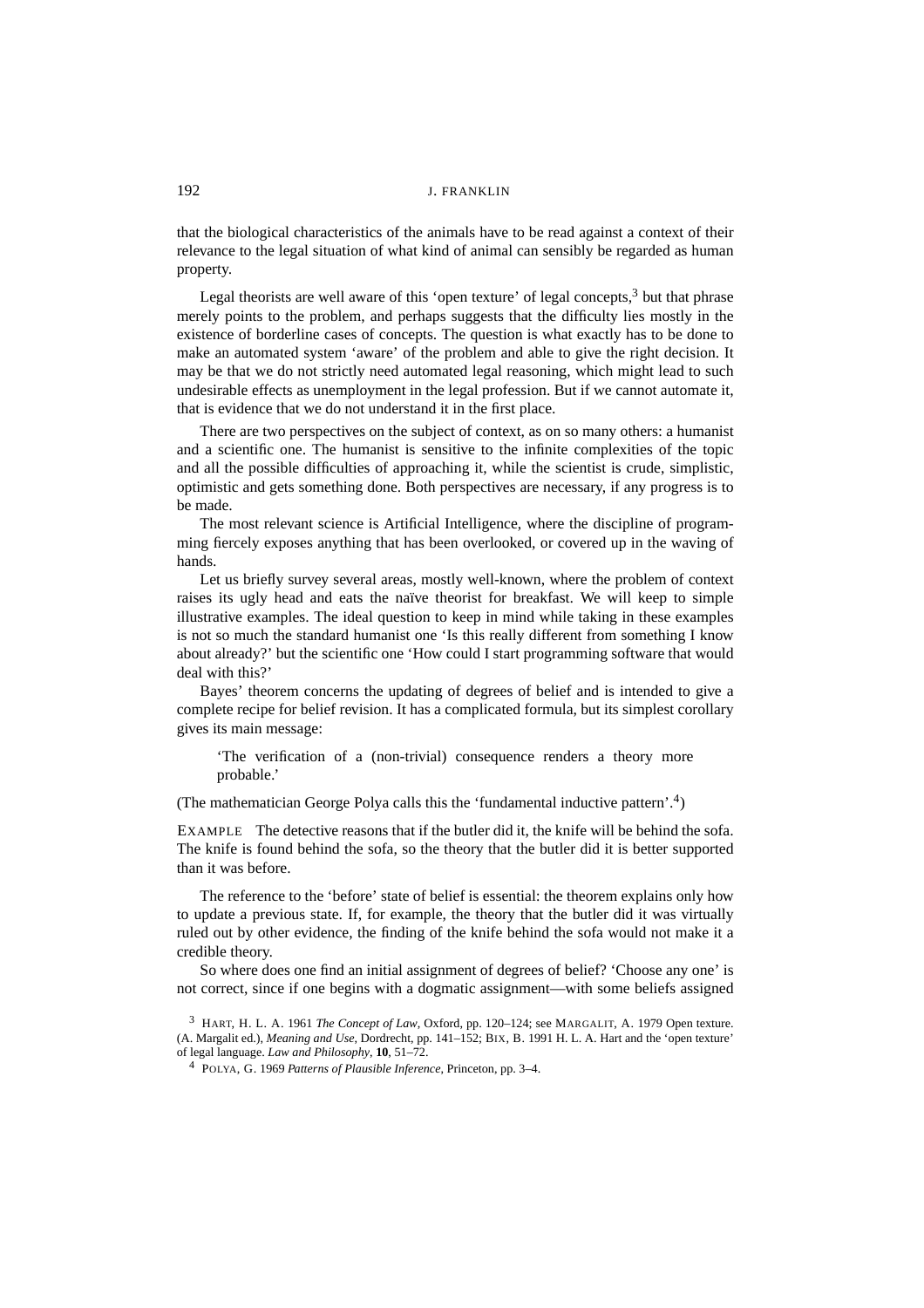probability zero or one, or almost, then no amount of evidence will dig one out. In short, to decide the credibility of a belief, the belief must be in a context of other relevant beliefs, which have been assigned degrees of belief that are not grossly unreasonable; the circularity is hard to transcend, as a matter of principle.

One of the principal uses of prior probabilities as contexts has been in the defence objective Bayesians have made to the objection from alleged paradoxes. Objective Bayesians, following Keynes, hold that there is one and only one correct answer to the degree to which a given body of evidence supports a hypothesis, and that this is a matter of pure logic. The main objection to this thesis has come from alleged paradoxes of prior probabilities: for example, should the prior probability that a crow is white be a half (because it could be white or not white) or a third (because it could be white, black or neither), or something else? Objective Bayesians have been ingenious in arguing that if we work with the prior beliefs we actually have, instead of with the infinity of prior beliefs that we might have had, we can reach a unique answer.<sup>5</sup>

The thesis of the *theory-ladenness of observation* greatly troubled the philosophy of science a few decades ago. Against inductivists like Carl Hempel who argued for a bottomup building of scientific theory out of neutral observational data, Norwood Russell Hanson argued that observations could not be seen at all except in the context of some theory without a theory, they were just junk and not observations of anything in particular. The debate then moved to cognitive science, where it seemed that the experience of visual illusions showed that the visual system forced interpretations on some data, contrary to what the data (so to speak) wished to say.<sup>6</sup> The way the debate worked was that those emphasizing the theory-ladenness of observation were in favour of relativism about scientific knowledge while the inductivists were realists, but it is not so clear in retrospect that that is the right way to see the issues. A realist view of science could be happy with theory-laden observation, and even praise its advantages, such as speed in decision-making, provided that observation can really bear on theories and speak in favour of the true ones.

Plainly, there are opportunities for relativists of all kinds to make hay out of abstract talk about 'contexts' and how we cannot escape them. Such thoughts will all be versions of what the Australian philosopher David Stove identified as 'the worst argument in the world':

We can know things only

- as they are related to us,
- under our forms of perception and understanding,
- insofar as they fall under our conceptual schemes,

etc.

So,

We cannot know things as they are in themselves. This argument is invalid, so no more needs to be said.<sup>7</sup>

<sup>5</sup> JAYNES, E. T. 2003 *Probability Theory: The Logic of Science*, Cambridge, Chapter 15.

<sup>6</sup> ESTANY, A. 2001 The thesis of theory-laden observation in the light of cognitive psychology. *Philosophy of Science*, **68**, 203–217.

<sup>7</sup> FRANKLIN, J. 2002 Stove's discovery of the worst argument in the world. *Philosophy* **77**, 615–624; cf.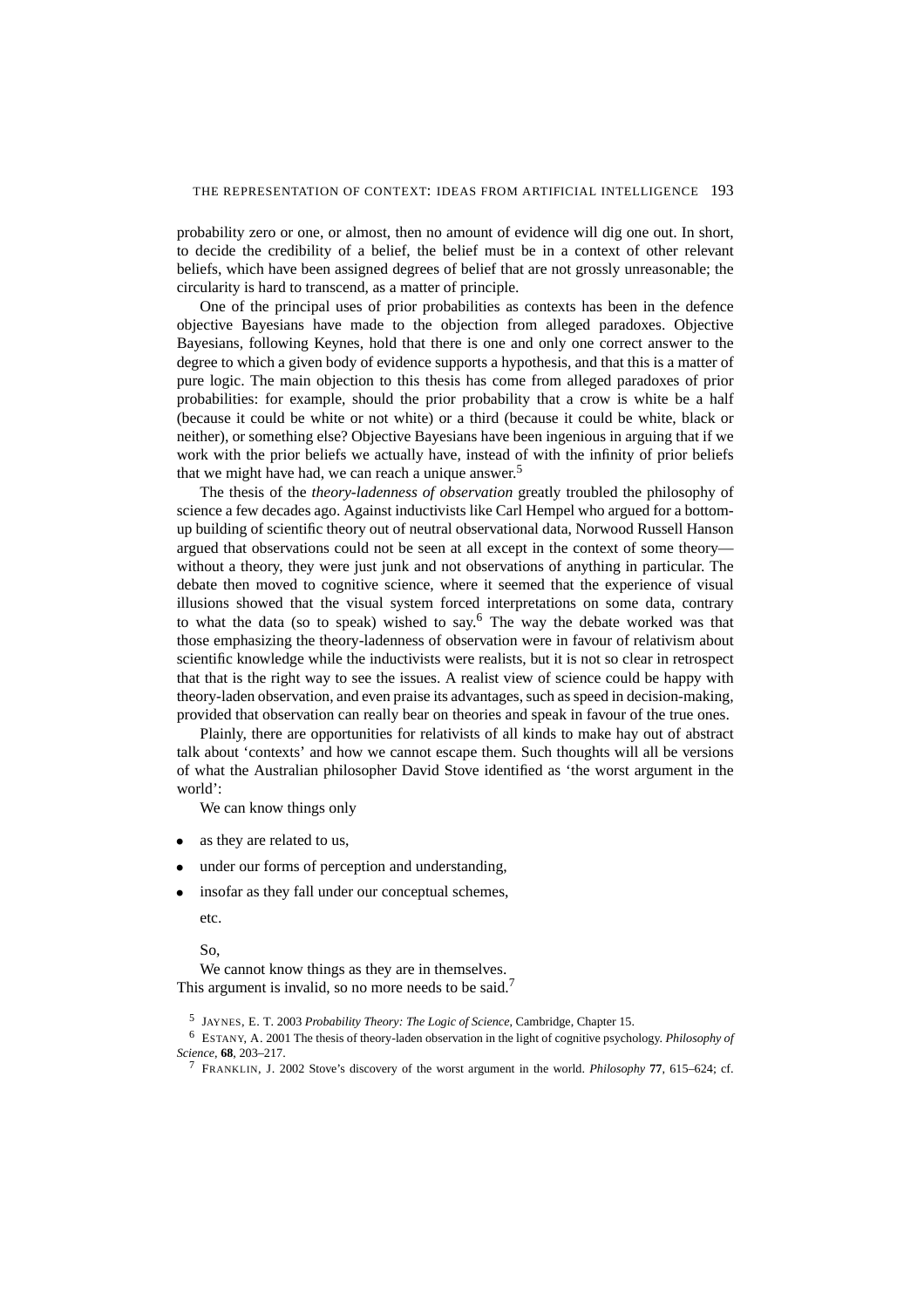*Linguistic context* is the central and best known kind of context. Well-studied examples include:

- Indexicals: the meaning of 'I' depends on extra-linguistic context identifying the speaker. ('The meaning of a word like "I" is a function that takes us from the context of utterance to the semantic value of the word in that context.'8) The interpretation of words like 'yes' or gestures like a wink across the room obviously depends heavily on context.
- Anaphora resolution, or the reference of pronouns: in

'Claris will concentrate on *its* Filemaker Pro database software, changing *its* name to Filemaker'.

the different referents of the two 'its' are inferred from the context, as well as some outside knowledge about the likelihood of different changes of name.

The problem of disambiguation in general. The ambiguity in

'The chickens are ready to eat'

could be resolved by a hint in the previous sentence, such as 'The oven bell has sounded.'

- The problem of relative words: not only is a big mosquito smaller than a small elephant, there are different possible contexts that have an effect. Even quite young children can handle well different contexts of comparison for the same word: a hat can be big as hats go, or big compared to a hat beside it, or big for the doll it is on.<sup>9</sup> The most commonly used and easily learned words tend to be relative words of this kind, and absolute and eternal concepts like '0.35 metres long' come later. From the point of view of AI, it is most annoying.
- The problem of how much text to take in before reaching a decision on its meaning. One can very easily make mistakes from taking a small piece of text 'out of context', as when the British comedy *Not the Nine O'Clock News* had a Tory policy speech quote the Bible thus:

'It is easier for a rich man to enter the kingdom of heaven than for a camel to.'

The evils of fundamentalism in scriptural interpretation and legal interpretation are well known. Fundamentalism is a determination to do local interpretation with inadequate attention to the global context of what the whole text is aiming at.

• The question of how the *beginning* of a text allows inference of a likely context. For example, if a dialogue begins:

DEMBSKI, W. A. 1994 The fallacy of contextualism. *Princeton Theological Review*, Oct., (www.arn.org/ docs/dembski/wd\_contexism.htm)

<sup>9</sup> EBELING, K. S. & GELMAN, S. A. 1994 Children's use of context in interpreting 'big' and 'little'. *Child Development*, **65**, 1178–1192.

<sup>8</sup> RECANATI, F. 1993 *Direct Inference: From Language to Thought*, Oxford, p. 235.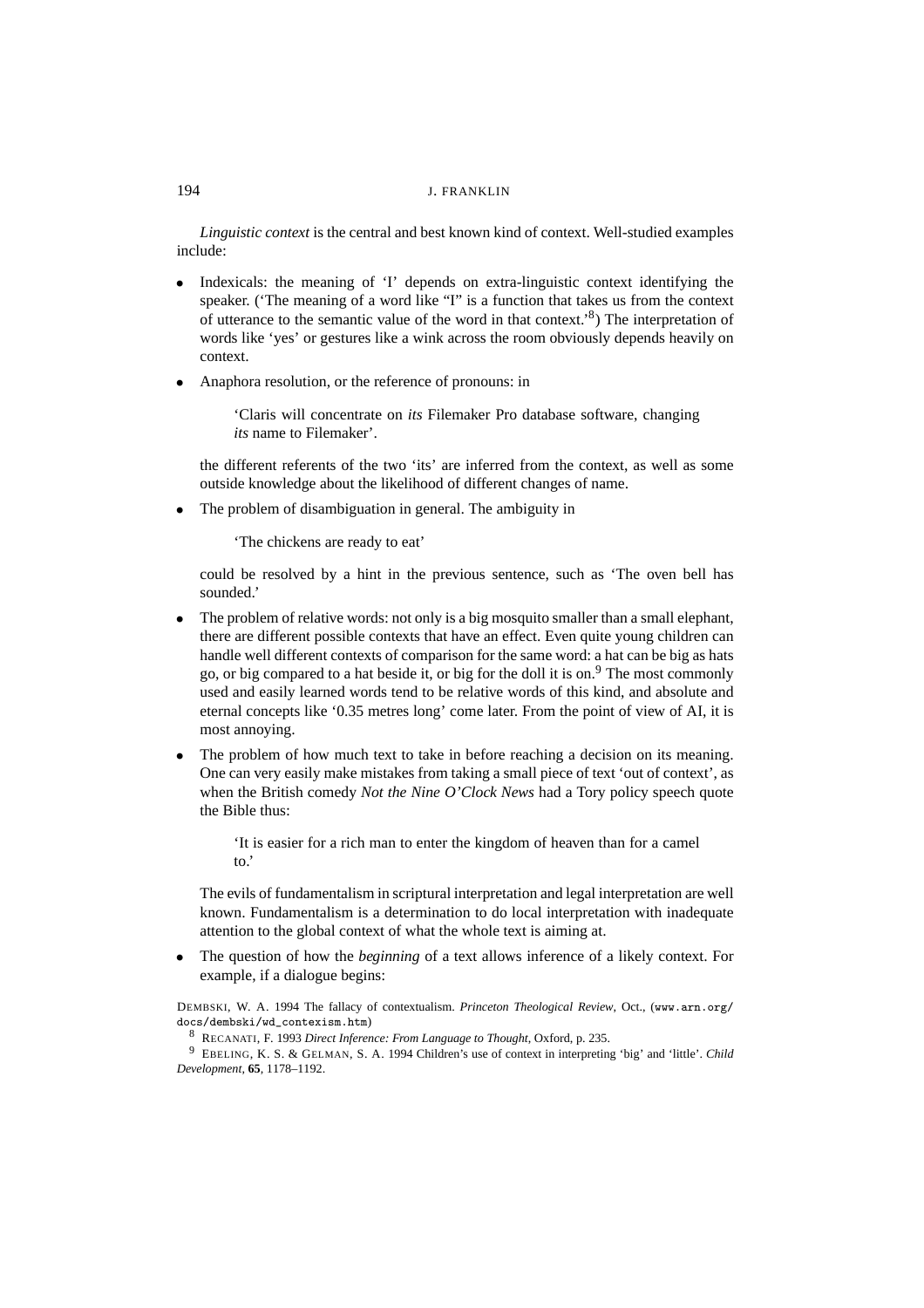'Waiter!'

'Sir?'

one will infer a context including two speakers a few feet apart, speaking the same language, taking place in a historical time period after the invention of restaurants, both males with the second probably aged at least 15; the next sentence is expected to be an order or complaint, and so on. (There are similarities with the legal problem of implied rights in constitutions, where the text would not make sense but for certain assumptions that are not explicity stated in it; anyone who makes the assumptions explicit can expect complaints from fundamentalists.<sup>10</sup>)

One could go on, but enough of the obvious has already been stated.

So in a computer translation system, how can context in such problems be represented, that is, given the form of some code that can contain the knowledge of the context so as to bear on the following stream of incoming words? $11$ 

Here is a brief cartoon history of automatic language translation, indicating a few lessons that have been learned about context. In the 1950s, it seemed easy. The system looked up in a dictionary the words of the input language, say Russian, rearranged according to the grammatical rules of English, and that was that. The results were farcical. An early example that gave optimists pause was 'The pen is in the box' versus 'The box is in the pen'. These could both be reasonable assertions, but only if 'pen' means 'writing instrument' in the first sentence and 'enclosure' (as in 'sheep pen') in the second.<sup>12</sup> It was realized that disambiguation in such cases would require encyclopedic world knowledge, for example of the expected relative sizes of objects. The problem is not rare, as (on average) the shorter the word, the more possible meanings it has. Some researchers despaired, others applied for huge grants. Now encyclopedic knowledge is in a loose sense 'context', in being outside information that has to be imported to a text to help in interpreting it. But it is not 'context' in the narrower sense in which we talk of 'different contexts'. World knowledge is fixed, while the point of the contexts that handle anaphora resolution or indexicals is that they are volatile: the reason 'I' means me now and you later is that the immediate context has changed. To understand language well enough to translate it, a system must call on not only shared and fixed background knowledge, but a moving 'microtheory' of 'facts currently in play'.

Research has proceeded for decades, and language translation software is at the stage of being some use. Success is hourly expected. But even now, the software that translates web pages on google is weak exactly in the area of context. It works by supplying enough correct lookups of words and phrases to allow the human reader to infer context and override the mistakes and gaps.

AI researchers tend to believe that language understanding, though it is a good test bed and source of examples, is not quite the main game. A leader in the field

<sup>10</sup> CLAUS, L. 1995 Implication and the concept of a constitution. *Australian Law Journal*, **69**, 887–904; CRAVEN, G. 1999 The High Court of Australia: A study in the abuse of power. *University of New South Wales Law Journal*, **22**, 216–242.

<sup>11</sup> CHAN, S. W. K. & FRANKLIN, J. 2003 Dynamic context generation for natural language understanding: a multifaceted knowledge approach. *IEEE Trans. Syst. A.*, **33**, 23–41.

<sup>12</sup> BAR-HILLEL, Y. 1960 The present status of automatic translation of languages. *Advances in Computers*, (F. L. Alt ed.), New York.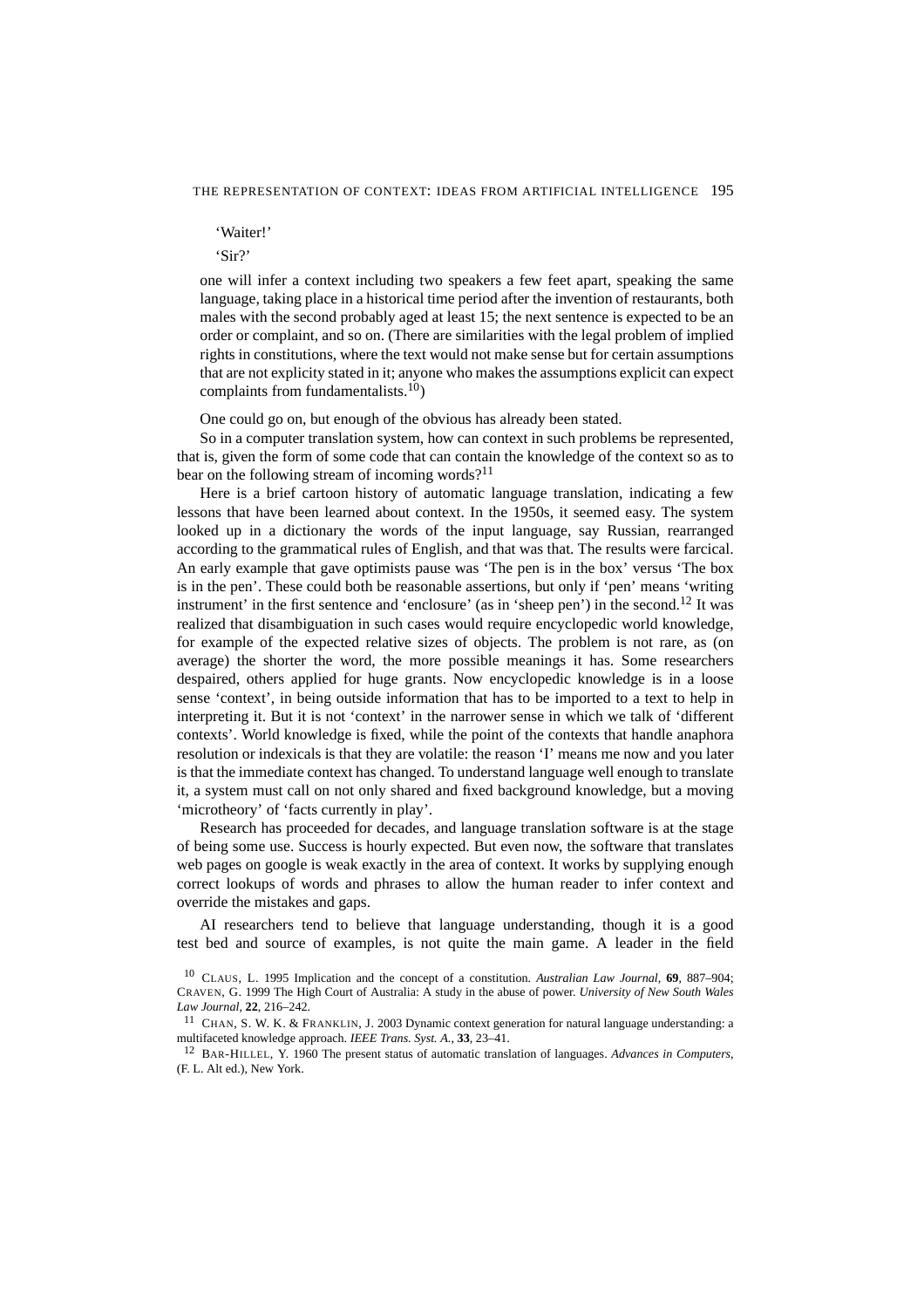writes 'Almost all previous discussion of context has been in connection with natural language. ... However, I believe the main AI uses of formalized context will not be in connection with communication but in connection with reasoning about the effects of actions directed to achieving goals. It's just that natural language examples come to mind more readily.'<sup>13</sup>

As everyone knows, many *jokes* work by building up and then upsetting a context of expectation.

EXAMPLE Charlie Chaplin was asked how to film a fat lady slipping on a banana peel. He said 'You show the fat lady approaching; then you show the banana peel; then you show the fat lady and the banana peel together; then she steps over the banana peel and disappears down a manhole.<sup>'14</sup>

If there were joke-understanding software, it would need to represent those contexts and understand how the punchline was in conflict with them.

In cognitive psychology, there has been work under the names of *mental models*<sup>15</sup> and *bounded rationality.*<sup>16</sup> It is maintained that most normal human inference does not follow the plan of symbolic logic and traditional AI of shuffling symbols by rules, but involves context-specific and relatively simple mental models.

EXAMPLE To work out how to be in the right place to catch a ball, it is not normally necessary to use the laws of mechanics to calculate the trajectory of the ball and the path of oneself. All it needs is the follow the special-purpose heuristic: run so as to keep the angle of gaze constant.17 This heuristic is wrong or meaningless outside this special context, but inside its context, it delivers good performance very fast.

The examples above suggest more questions than answers. In the abstract, there are several problems about representing context and inferring from and to it that seem quite unsolvable:

• An *infinite regress* problem. If everything has to be understood in a context, how do we understand the context? If there is an outermost context, how is it grounded in reality? It is easy to find oneself proving that babies can never learn anything since they have nothing to start from; nevertheless they do learn (and a lot faster than academics).<sup>18</sup> In the linguistic case, this comes down to the *symbol-grounding problem*: <sup>19</sup> we cannot just define words by other words, for the same reason as we cannot learn the meaning of Chinese words using only a Chinese–Chinese dictionary. Somewhere, our use of the word 'cat' has to attach to/be learnt from/be triggered by our experiences of cats (and

<sup>13</sup> MCCARTHY, J. 1989 Artificial intelligence, logic and formalizing common sense. (R. H. Thomason ed.) *Philosophical Logic and Artificial Intelligence*, Dordrecht, pp. 161–190, p. 180.

<sup>14</sup> www.geocities.com/Athens/Delphi/9910/chaplin.html

<sup>15</sup> JOHNSON-LAIRD, P. N. 1983 *Mental Models: Towards a Cognitive Science of Language, Inference and Consciousness*, Cambridge, MS.

<sup>16</sup> GIGERENZER, G.&SELTEN, R. (eds) 2001 *Bounded Rationality: The Adaptive Toolbox*, Cambridge, MA. <sup>17</sup> GIGERENZER, G.&SELTEN, R., *Bounded Rationality*, p. 7.

<sup>18</sup> GOPNIK, A., MELTZOFF, A. N.&KUHL, P. K. 1999 *The Scientist in the Crib: Minds, Brains and how Children Learn*, New York.

<sup>19</sup> HARNAD, S. 1990 The symbol grounding problem. *Physica D*, **42**, 223–246, also at www.ecs.soton.ac. uk/~harnad/Papers/Harnad/harnad90.sgproblem.html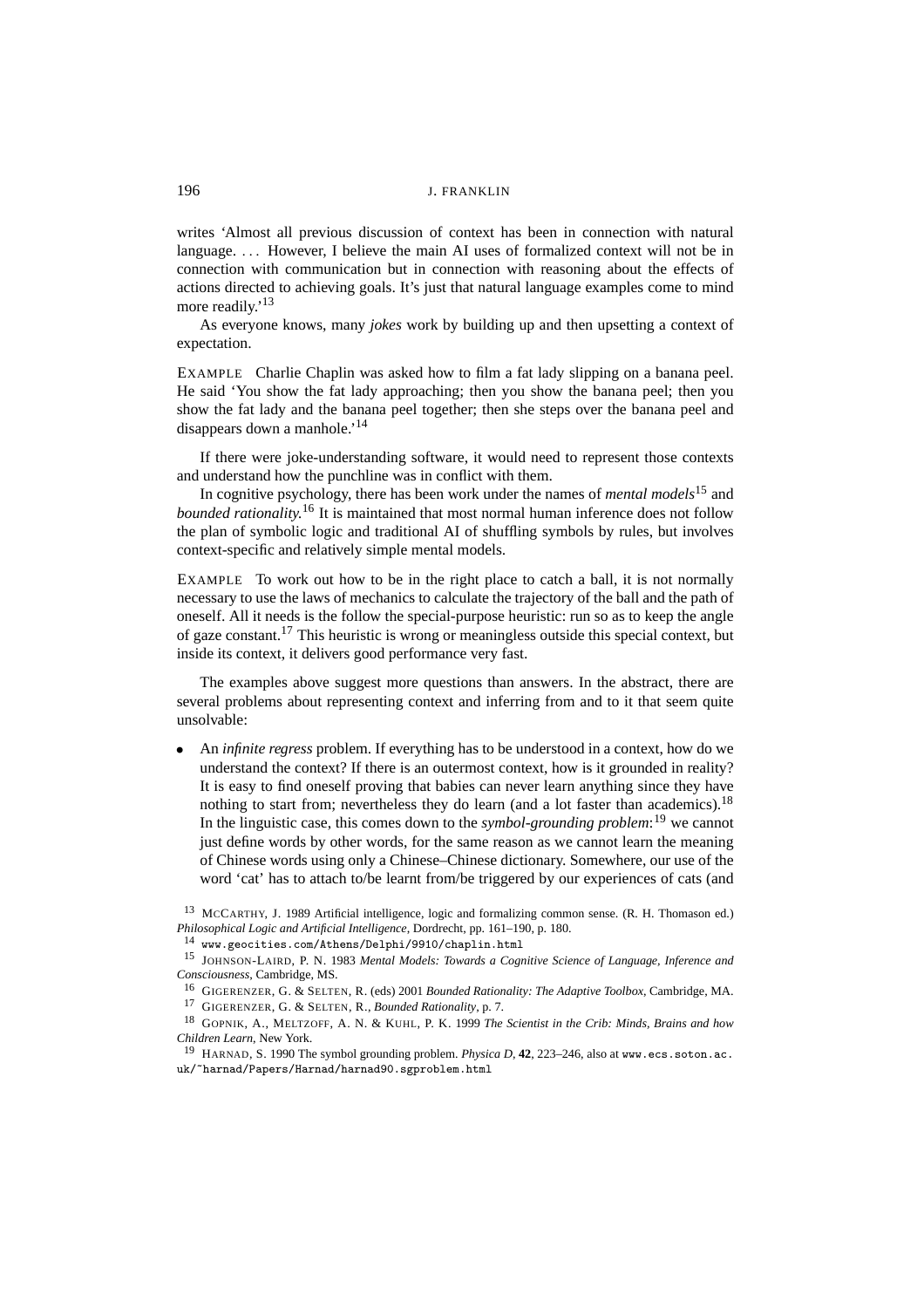only cats). Perhaps we understand how a thermostat does it, but human cognition and language is not much like a thermostat.

- A *meshing* problem: context and new information should work together, without one having all the voting strength. If new information is to cause regime change to a context, it needs to be strong to some definite degree. There must be a correct tuning to ensure the right winner when there is a standoff between an entrenched context and a challenge from an upstart piece of data. The reason is that a probability is a measure of the *balance* of reasons for and against a proposition, and hence does not distinguish between a balance of few reasons and a balance of many—as Suarez pointed out in the sixteenth century, there is a difference between 'negative doubt' (when there are no reasons for or against an opinion) and 'positive doubt' (when there are substantial reasons for and against, but they balance).<sup>20</sup> Positive doubt is more robust to new evidence; negative doubt is merely presumptive, as the scales can be tipped by any significant piece of evidence that comes to hand.
- A problem of *knowing what context* one is in: the information to decide that is in some context, leading to another infinite regress problem.
- A problem with *multiple contexts*, some proximate, some remote, some possibly in opposition to one another, some nested in one another. How is one to grab hold of them all, and then how can one make them all bear (each to its correct degree) on the task of dealing with incoming information?

That has let the humanists wring their hands to their hearts' content. Obviously, the problem is quite intractable.<sup>21</sup> Now, can the scientists come up with something simple that does something?22

Here are two interesting examples from the artificial intelligence lab. Plan A is a frontal assault, designed to do everything, and do it the way humans do it. Plan B is something much simpler, which performs a specific task in a way that makes the interpretation depend on a simple proxy for context.

*Plan A.* Doug Lenat's Cyc project has taken to heart the lesson that commonsense reasoning depends on a lot of knowledge—about the world, what to expect of humans, popular culture, the different kinds of things there are, and so on. His plan is to identify all that knowledge, and have his large team of assistants type it in. 'Nursing is what nurses do'—it will be in there somewhere, or able to be quickly inferred from what is in there. Context is one branch of his vast plan, and—while it has not actually been made to work the effort to implement it has made genuine progress and certainly revealed something about what it would take to complete the project.

<sup>20</sup> FRANKLIN, J. 2001 *The Science of Conjecture: Evidence and Probability before Pascal*, Baltimore, pp.

<sup>76–79;</sup> modern theory in JAYNES *Probability Theory*, Chapter 18.

<sup>21</sup> SHARFSTEIN, B.-A. 1989 *The Dilemma of Context*, New York.

<sup>&</sup>lt;sup>22</sup> Surveys in BRÉZILLON, P. 1999 Context in artificial intelligence. *Computers and Artificial Intelligence*, **18**, 321–340 and 425–446; BOUQUET, P. *et al.* 2003 Theories and uses of context in knowledge representation and reasoning. *J. Pragmatics*, 35, 455-484; Introduction in AKMAN, V. & SURAV, M., 1996 Steps towards formalizing context. *AI Magazine* 17, Fall, 55-72; a bibliography at www.eecs.umich.edu/~rhomasto/bibs/ context.html; links at context.umcs.maine.edu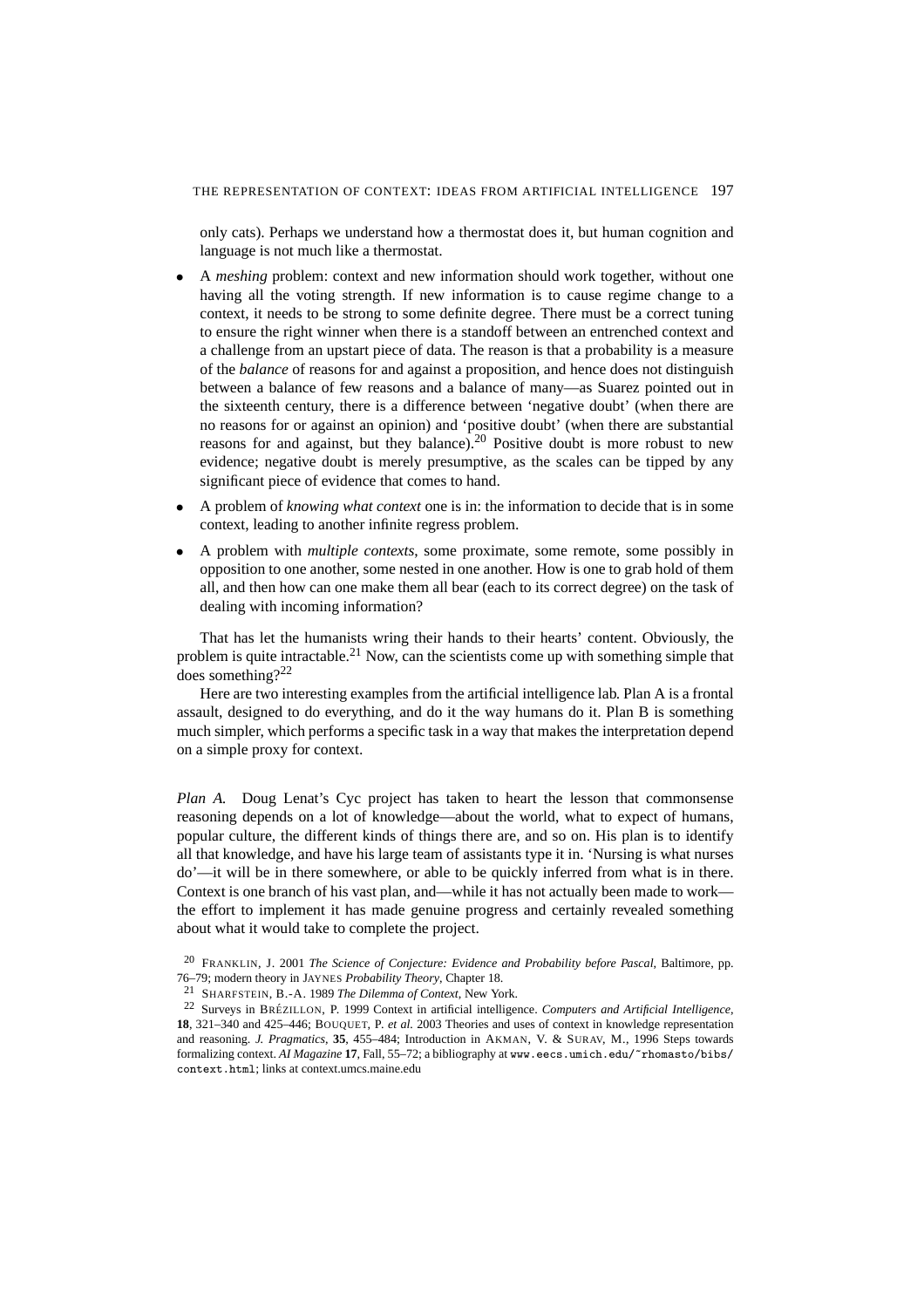Lenat first makes the point that a typical spoken sentence will make many assumptions about its context, and it is not productive to try to write down this open-ended list. For example, 'If it's raining outside, carry an umbrella' implicitly assumes

- the performer is a human being,
- the performer is not a baby, quadriplegic, dead  $\dots$ .
- the performer is about to go outside soon,
- the performer is not too poor to own an umbrella,
- we are not talking acid rain on Venus or Noah's ark sized rain,
- the performer is not hydrophobic, hydrophilic, Gene Kelly in love, etc.

Obviously, a human listening to the sentence does not have these assumptions in mind, and a computer system should not waste its time computing them either. Any one of them should be generated only if some question requires it. The question should stimulate some inference from some much simpler activated representation of context.

That active context, he argues, is something like an imagined scenario. It is not a fullyfledged picture like a movie, swarming with extras and special effects. It is more like a choice of a point in a small-dimensional space (he suggests 12 dimensions) which is enough, by being in contact with one's permanent background world knowledge, to point to and call up when necessary many default assumptions about the context. Examples of these dimensions are time, type of time (as in 'just after eating'), culture ('idle-rich thirtysomething urban'), level of sophistication ('technical/scientific' versus 'two-yearold'), epistemology (who would know the facts in question) and so on. If some new information suggests further facts, they can be retrieved from background knowledge and added into the assumptions of the context, on a need-to-know basis. For example, if umbrellas are mentioned, facts about how they protect from rain are available, if but only if there is a call for them in building the scenario.<sup>23</sup>

The plan is heavily dependent on all commonsense knowledge about the world being already coded in the system. That is a serious problem for the Cyc project, since that has not yet been done despite the effort devoted to it. It is not so much a problem, though, if we are using Cyc as a model of how humans handle context. For humans do have commonsense knowledge available. The module of shared commonsense world knowledge is what is called in legal circles 'the reasonable man', of whom A. P. Herbert writes:

No matter what may be the particular department of human life which falls to be considered in these Courts, sooner or later we have to face the question: Was this or was it not the conduct of a reasonable man? Did the defendant take such care to avoid shooting the plaintiff in the stomach as might reasonably be expected of a reasonable man? (*Moocat v Radley* (1883) 2 Q. B.) Did the plaintiff take such precautions to inform himself of the circumstances as any reasonable man would expect of an ordinary person having the ordinary knowledge of an ordinary person of the habits of wild bulls when goaded with garden-forks and the persistent agitation of red flags? (*Williams v Dogbody* (1841) 2 A. C.)

<sup>23</sup> LENAT *op cit*, Section 3.